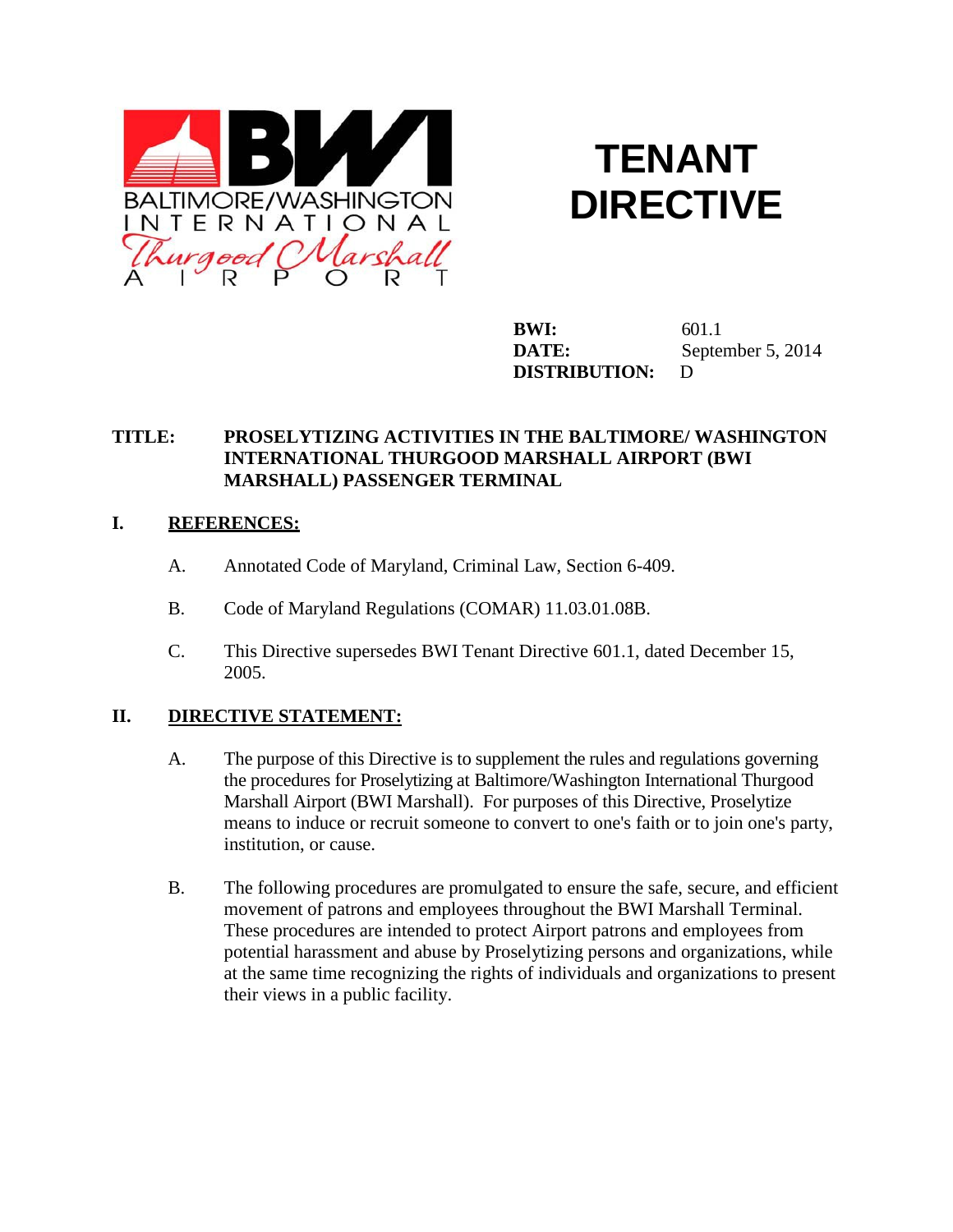- C. Proselytizing activities at BWI Marshall may be conducted only inside the Terminal in the locations specified by the Director, Office of Terminal and Landside Operations, BWI Marshall, pursuant to the procedures of this Directive.
- D. Advance written authorization by the Director, Office of Terminal and Landside Operations, BWI Marshall, is required before any Proselytizing activities may be conducted within the Terminal. Persons or organizations authorized to conduct Proselytizing activities in the Terminal must contact the BWI Marshall Landside Operations Center (410-859-7736) the day before each planned and authorized activity for confirmation of an area in which Proselytizing is authorized.
- E. No organization or individual may Proselytize at BWI Marshall for more than 14 days in any given 30-day period. A new written request must be submitted to the Director, Office of Terminal and Landside Operations, BWI Marshall, prior to each 14-day period or portion thereof during which a person or organization desires to engage in the activities regulated herein.
- F. Notwithstanding the provisions of item E above, an individual or organization may obtain approval for an additional consecutive period if, as of the next to last day of the individual's or organization's permit period, no other individual or organization has obtained a permit for that period. An individual or organization wishing to succeed itself shall forward a letter of request to reach the Director, Office of Terminal and Landside Operations, BWI Marshall, not later than 4:30 p.m. on the 12th day of an active permit.
- G. The BWI Marshall Landside Operations Center is responsible for the scheduling and monitoring of Proselytizing activity in the Terminal and will enforce all rules in accordance with this Directive.

## **III. PROCEDURES:**

A. BWI Marshall is not a public forum for First Amendment activities. Certain activities are incompatible with the transportation uses of BWI Marshall. Unfettered use of BWI Marshall to Proselytize would prevent the intended use of the Airport as a transportation center and potentially endanger the health and safety of passengers, other patrons and employees using BWI Marshall. Moreover, such activities would impede and cause unreasonable hazards during the construction activities anticipated at BWI Marshall. The use of BWI Marshall for the purpose of exercising rights of free expression and communication to Proselytize will not be permitted to restrict or impair the transportation function of BWI Marshall. Organizations who may request a permit at BWI Marshall to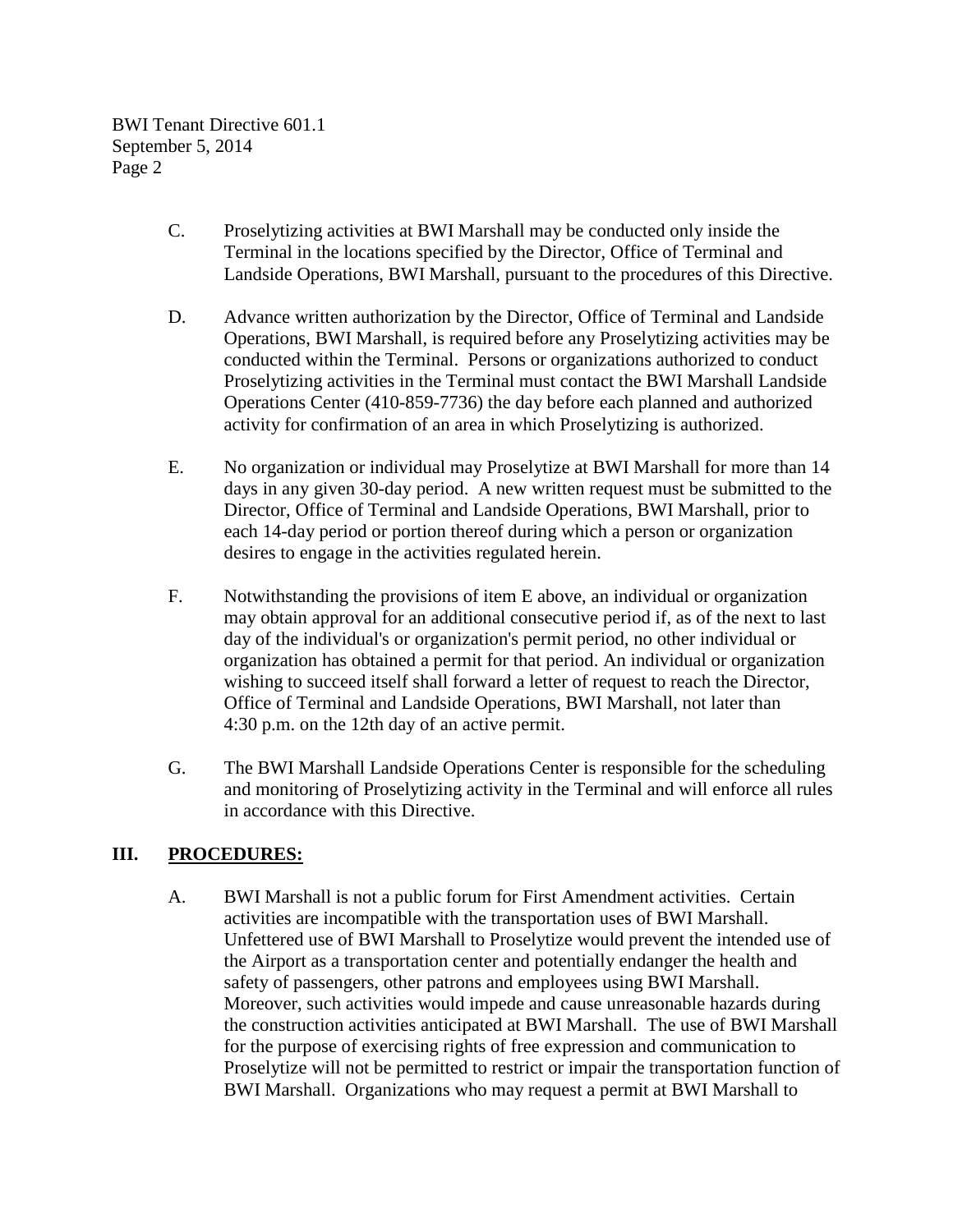> Proselytize will be given consideration regarding their request on a case-by-case basis. Decisions on whether or not to grant any such request will be based, in part, on the availability of designated locations for such activities during the period of request, as well as other factors enunciated herein.

- B. The Maryland Aviation Administration (Administration) has determined that only certain designated areas of the Airport provide a reasonable opportunity for Proselytizing while not preventing the use of the Airport for its intended purpose of providing safe, orderly, and efficient flow of pedestrian and vehicle traffic and air transportation. The Director, Office of Terminal and Landside Operations, BWI Marshall, maintains a chart designating those areas where Proselytizing does not prevent the use of BWI Marshall for its intended purpose. In recognition of the importance of the right of the public to the exercise of free expression where it is not incompatible with the use of the Airport facilities for their intended purpose, the Director, Office of Terminal and Landside Operations, BWI Marshall, will strive to maintain a minimum of three (3) areas in the interior of the non-Secured Areas of the Terminal for Proselytizing. Where necessary to preserve the use of the Airport by the public for transportation purposes, the Director, Office of Terminal and Landside Operations, BWI Marshall, may reduce the number or size of or change the location of designated areas from time to time to take into account changes in pedestrian or vehicle flow, construction, alterations to the Terminal and their surroundings, emergency conditions, or other unforeseen circumstances which may necessitate a change. Notwithstanding the above, the following areas do not provide a reasonable opportunity for Proselytizing without preventing the use of the Airport for its intended purpose of providing a safe, orderly and efficient flow of pedestrian traffic and are areas where Proselytizing is prohibited:
	- 1. Air Operations Areas, Secured Areas and Sterile Areas;
	- 2. Roadways and thoroughfares for vehicles;
	- 3. Within 10 feet of any access point to any place of business of any tenant, lessee or permittee of the Administration;
	- 4. Roadway curbsides or curbs at which passengers load or unload from vehicles, motor vehicles or commercial vehicles and staging areas for Ground Transportation vehicles and designated bus stops;
	- 5. Areas leased or assigned by agreement with the Administration for use by vendors or other lessees, permittees or licensees of the Administration;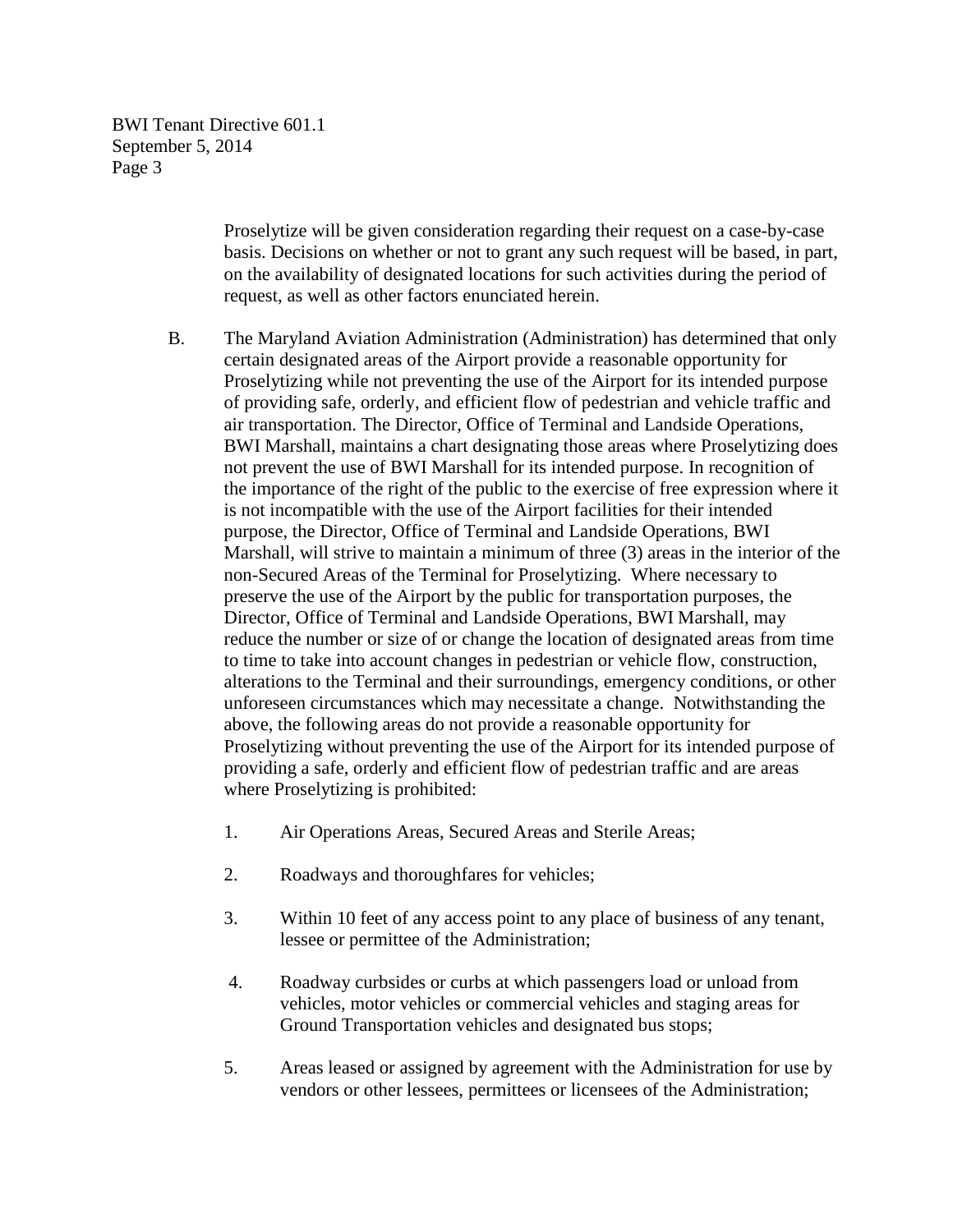- 6. Within 10 feet of any security screening point, terminal entrance vestibules, doorways or other interior or exterior entrances, access gates, escalators, elevators, stairways, moving walkways, baggage conveyance bins or equipment, or baggage cart dispensing units;
- 7. Within 10 feet of any kiosk, queue and stanchions;
- 8. Within 50 feet of any construction site or construction equipment except in those areas designated by the Director, Office of Terminal and Landside Operations, BWI Marshall, around construction work gates;
- 9. Within construction areas;
- 10. Inside Airport restrooms or within 10 feet of any access to an Airport restroom;
- 11. The Meditation Room;
- 12. The Observation Gallery;
- 13. The baggage claim areas of BWI Marshall;
- 14. The airline ticket counter areas of BWI Marshall; and
- 15. Any other areas that may be designated by the Director, Office of Terminal and Landside Operations, BWI Marshall, from time to time as necessary to maintain the safety and efficiency of Airport operations.
- C. No person shall Proselytize or otherwise attempt to communicate their views to other users of the Airport without first delivering a written request to the Director, Office of Terminal and Landside Operations, BWI Marshall, of their intent to do so at least seven (7) days prior thereto. Such written request shall be required in order that adequate precautions may be taken by the Director, Office of Terminal and Landside Operations, BWI Marshall, to protect the public health, security, safety and order to assure efficient and orderly use of Airport for its primary purpose and to assure equal opportunity for freedom of expression. The written request shall state:
	- 1. The full name, mailing address and telephone number of the person delivering the written notice, or if he or she is a member of an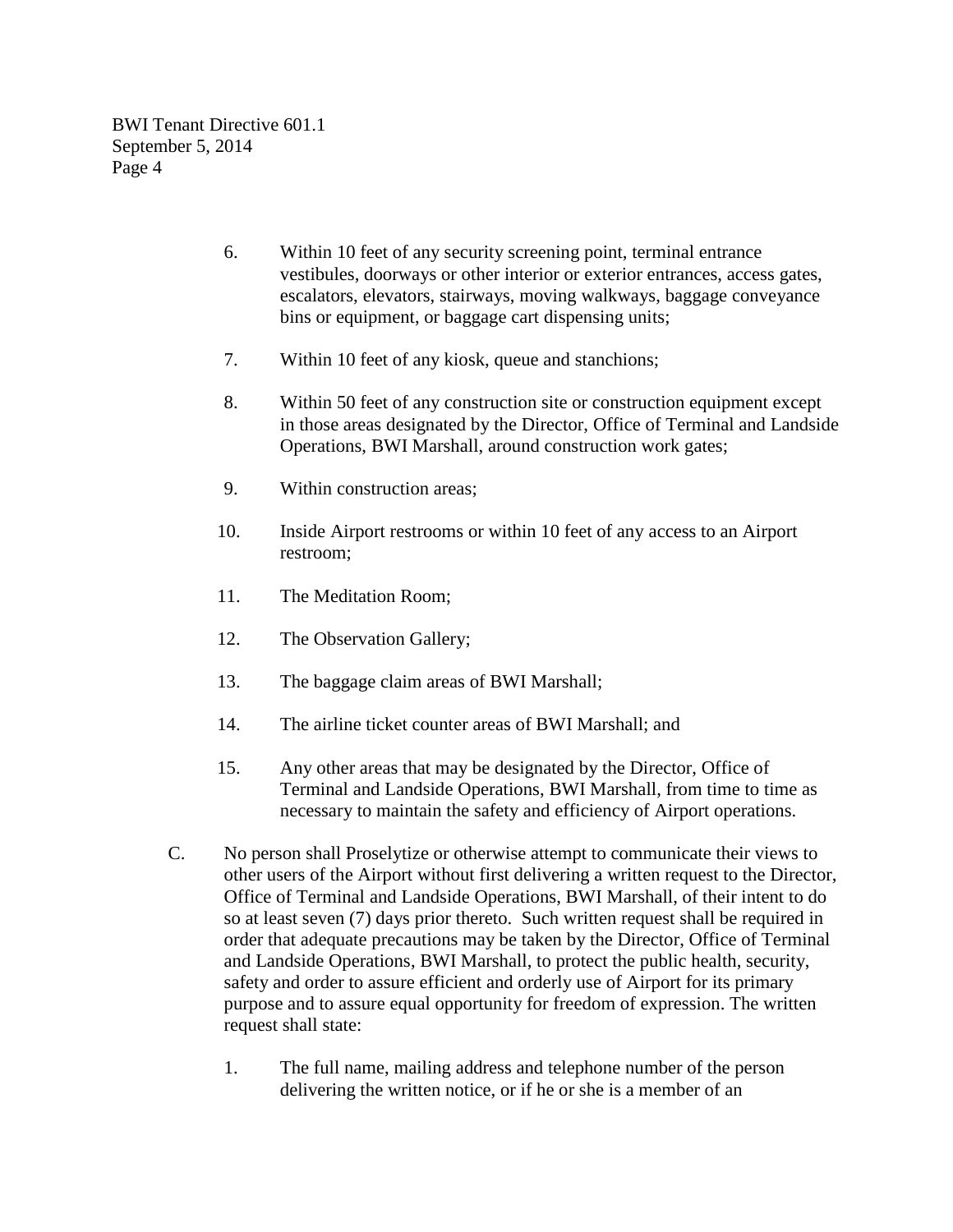> organization which is sponsoring, conducting or promoting the activity, the full name, mailing address and telephone number of the organization, and the full name, mailing address and telephone number of a responsible officer or agent thereof;

- 2. A description of the proposed activity stating the type of communication to be involved. The request shall indicate whether the organization is a benevolent, religious, or political organization;
- 3. The date, hour, location and anticipated duration of such activity;
- 4. The number of persons planning to participate in such activity; and
- 5. A statement or evidence that the person sponsoring, conducting or promoting the proposed activity is one that is charitable, religious or political in nature or whose purpose for the proposed activity is not for the deriving or making of profit from the sale or exchange of goods or services.
- D. The Director, Office of Terminal and Landside Operations, BWI Marshall, shall review the request for sufficiency of information and shall meet with an authorized representative of the organization requesting to Proselytize to discuss specific procedures for the conduct of the activity at BWI Marshall. The Commander, Airport Division, Maryland Transportation Authority Police or his designee and directors and/or managers of other pertinent Maryland Aviation Administration offices or divisions such as Airport Security, Airport Operations, and Terminal and Landside Operations as necessary may also attend the meeting. Following the meeting, the Director, Office of Terminal and Landside Operations, BWI Marshall, shall issue the requested permit or notify the applicant in writing why issuance of a permit is denied. A permit shall not be granted or denied based upon the content of any non-Commercial message. In the event that more than one person or organization submits a request to Proselytize, the Director, Office of Terminal and Landside Operations, BWI Marshall, will review those requests on a first-come first-served basis and grant or deny permits in that order.
- E. The permit issued will designate the time, location and manner that the holder is eligible to conduct activities at BWI Marshall. Proselytizing activity shall only be conducted between the hours of 8 a.m. and 5 p.m. The permit will also identify the number of persons permitted to Proselytize at the location. No more than the agreed number of persons Proselytizing is permitted.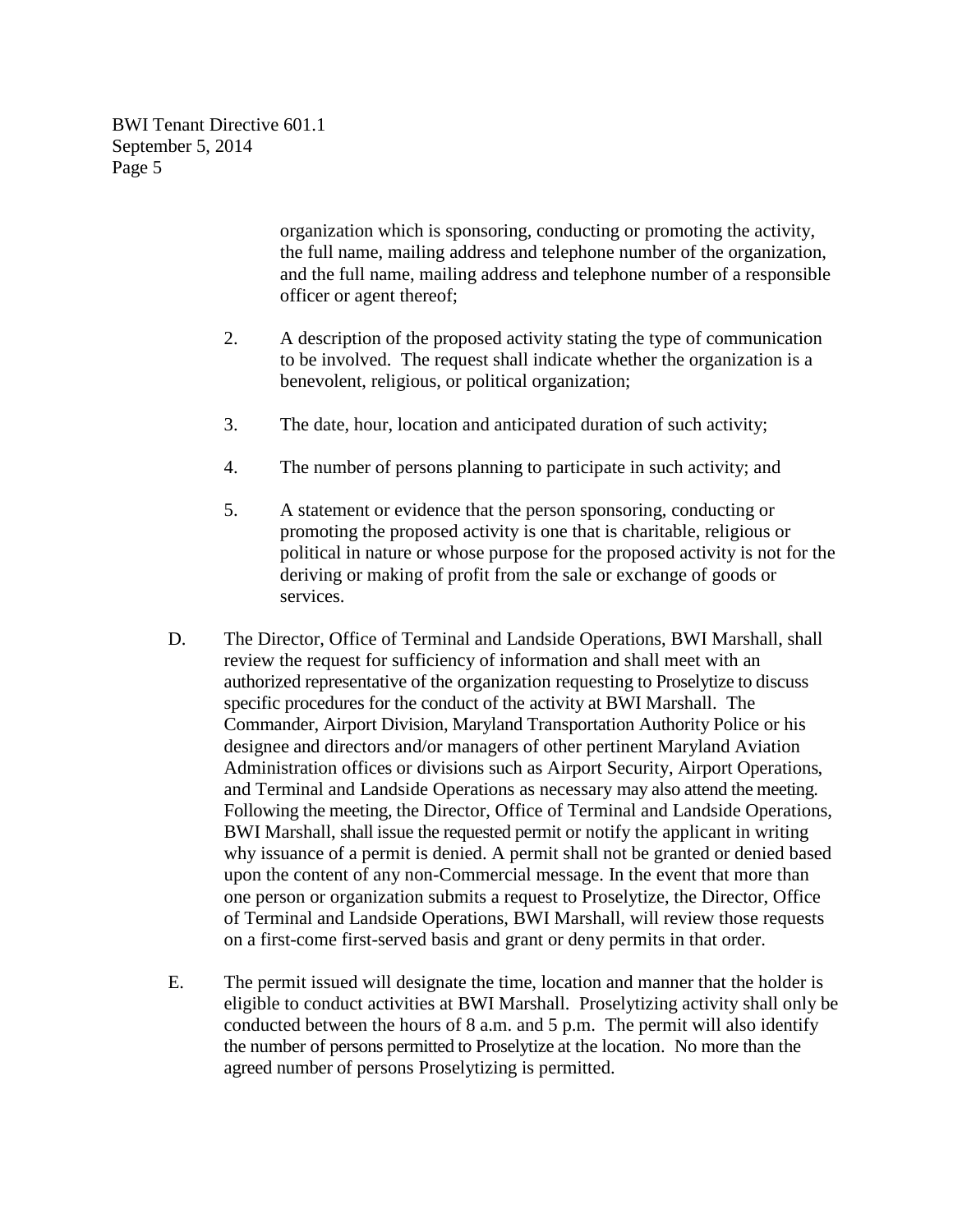- F. During all Proselytizing activities, a spokesperson/responsible representative will be designated by the Proselytizing group and will be present at the Proselytizing site. This individual's name and location will be given to the Landside Operations Center (telephone 410-859-7736) at the start of Proselytizing each day. The spokesperson will also advise the Landside Operations Center daily when the Proselytizing has ceased.
- G. Individuals and organizations engaged in Proselytizing shall not:
	- 1. Intentionally touch, grab, restrain, or in any way intimidate any person;
	- 2. Repeatedly attempt to give literature to any person who has indicated that such person does not wish to accept the literature;
	- 3. Follow, pursue or call out to any person passing by who does not freely take any literature offered;
	- 4. Interfere with the public's unimpeded and free access to any freestanding concession counter or area;
	- 5. Disrupt or interfere with the free and orderly flow of pedestrian or vehicular traffic;
	- 6. Use any noise making device or amplification device capable of amplifying the human voice;
	- 7. In any manner indicate to the public that he or she is an official of the State of Maryland, the Maryland Aviation Administration, or in any manner misrepresent to the public the true identity of the organization he or she represents;
	- 8. In any way contend, imply, or lead Airport patrons to believe that the individual's or organization's views represent or are endorsed by the Maryland Aviation Administration, its tenants, or the State of Maryland;
	- 9. Attach any sign, circular, or other written material to any wall, booth, post, counter, or other surface;
	- 10. Leave unattended at BWI Marshall, discard, or abandon bags, boxes, or other containers of literature, food, or other items (except in BWI Marshall trash receptacles);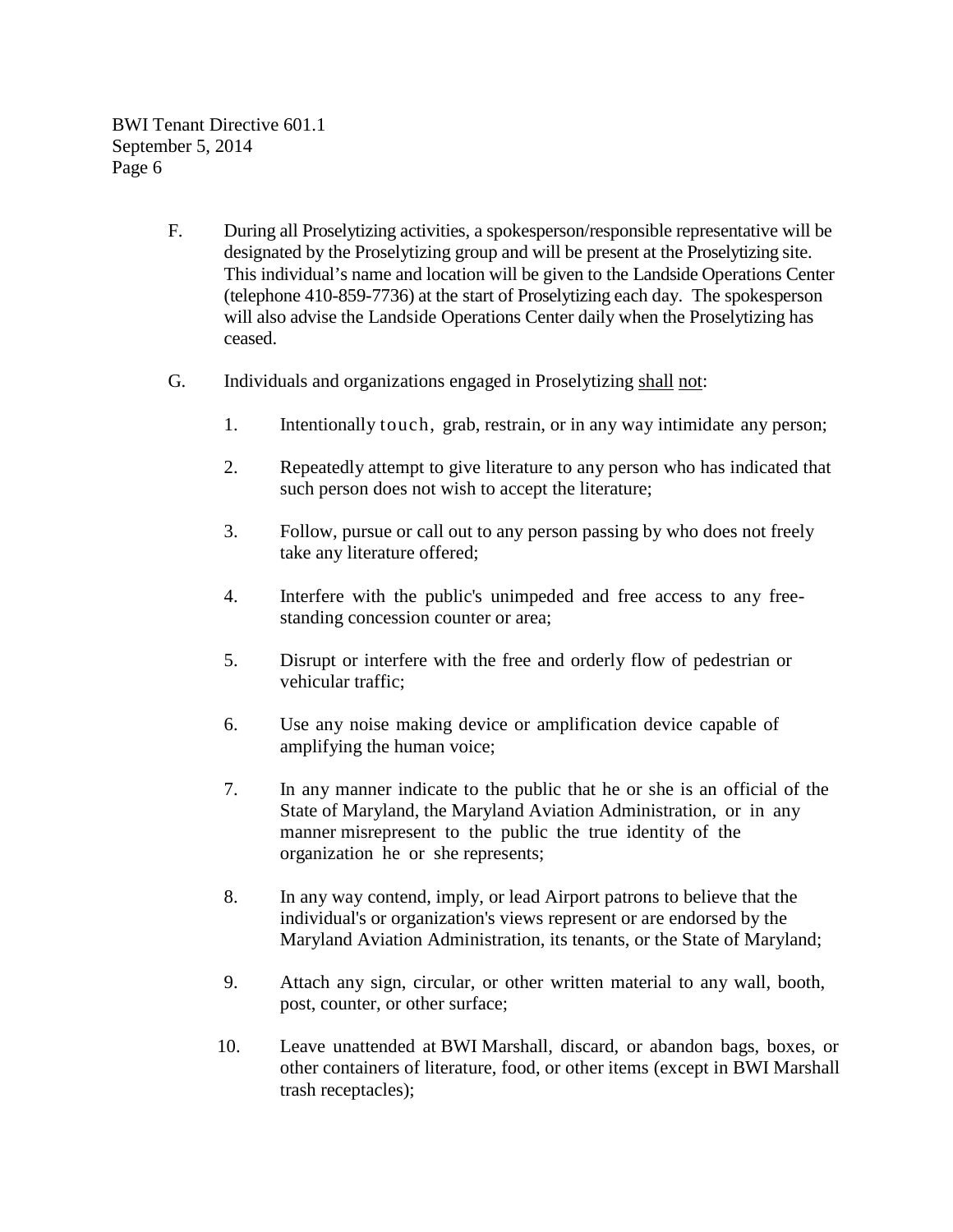- 11. Distribute any items of food or drink;
- 12. Conduct such activities in or on roadways or vehicle access lanes;
- 13. Wear or carry a sign or placard; or
- 14. Engage in speech or solicitation in any area not permitted by these rules.
- H. Persons under the influence of intoxicants will not be permitted to Proselytize.
- I. No more than three (3) people are permitted to Proselytize at any location at one time. In the event there is not space available, the Director, Office of Terminal and Landside Operations, BWI Marshall, may further restrict the number of persons.
- J. No products or goods may be sold in the Terminal unless a written contract with the Maryland Aviation Administration authorizing such commercial activity has been executed. However, Proselytizing representatives may offer for sale books, pamphlets, newspapers, and other literature related to, or concerning their organization or group, without such a written contract, if the organization or group has otherwise received approval from the Director, Office of Terminal and Landside Operations, BWI Marshall, to conduct Proselytizing activity. Such Proselytizing activities that include the receipt of money as donation or payment for literature, other materials, or solicitation of signatures or written response from Airport patrons may be conducted solely from one location, which shall be determined by the Director, Office of Terminal and Landside Operations, BWI Marshall. This location shall be configured with a table provided by the Proselytizing entity, not to exceed six feet in length. The table shall not impede or obstruct passenger and/or operational activities.
- K. Each person Proselytizing shall obey all Administration Rules and Regulations along with all applicable state and federal laws.